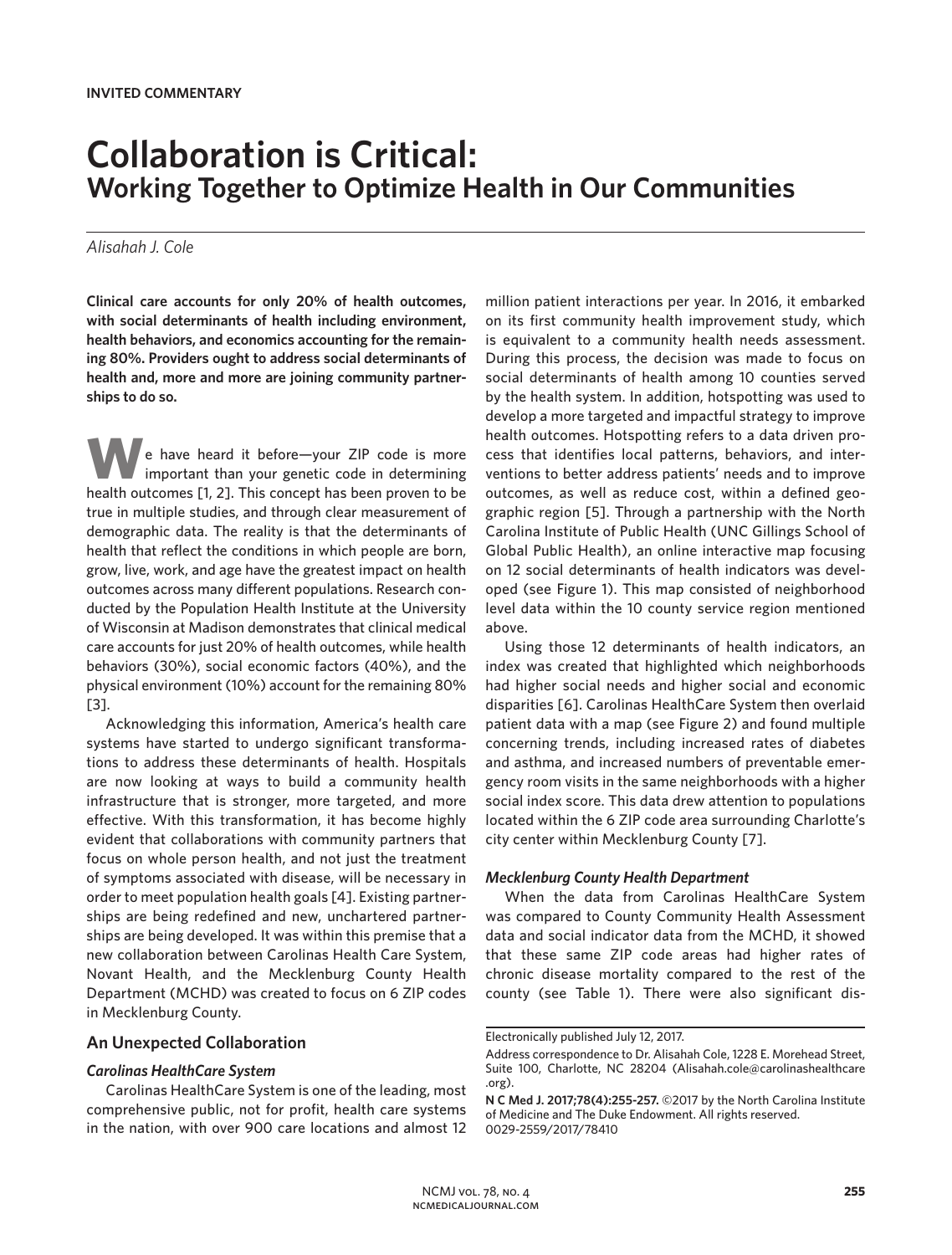

parities regarding death rates within these 6 ZIP codes (see Table 2). The same areas also had low educational attainment and higher unemployment rates, which are both predictors of poor health outcomes. They also had the highest rates of concentrated poverty [7]. Because of this information, MCHD had already been targeting these 6 ZIP codes, labeling them public health priority areas for specific interventions focusing on health behaviors [6].



Another priority identified by the MCHD in their 2013 community health assessment was access to care [6]. The local community objective, selected by CHS, Novant, and MCHD leadership with guidance from community members and physicians, was to provide access to care for all individuals and families in Mecklenburg County, regardless of the ability to pay. Although the Affordable Care Act did provide financial assistance for individuals to acquire health insurance, it was noted that despite higher rates of insurance, the number adults without a primary care provider increased from 2015 to 2016 (see Table 3).

# *Novant Health*

Novant Health also completed their Community Health Needs Assessment in 2016, and identified similar priorities as the MCHD regarding access to care [8]. Within the 6 ZIP codes, an observation was made that there were very few primary care or urgent care access points. Some community members living in these neighborhoods have significant barriers (eg, transportation, cost, hours open) to

| TABLE 1.                                       |  |
|------------------------------------------------|--|
| 2016 Chronic Conditions in Mecklenburg County, |  |
| ∣ North Carolina                               |  |

| <b>Public health</b><br>priority area<br>(PHPA) | Mecklenburg<br>County<br>(without PHPA) |
|-------------------------------------------------|-----------------------------------------|
| 66.4%                                           | 59.6%                                   |
| 25.6%                                           | 17.3%                                   |
| 17.4%                                           | 16.0%                                   |
| 43.7%                                           | 27.1%                                   |
| 42.4%                                           | 28.1%                                   |
|                                                 |                                         |